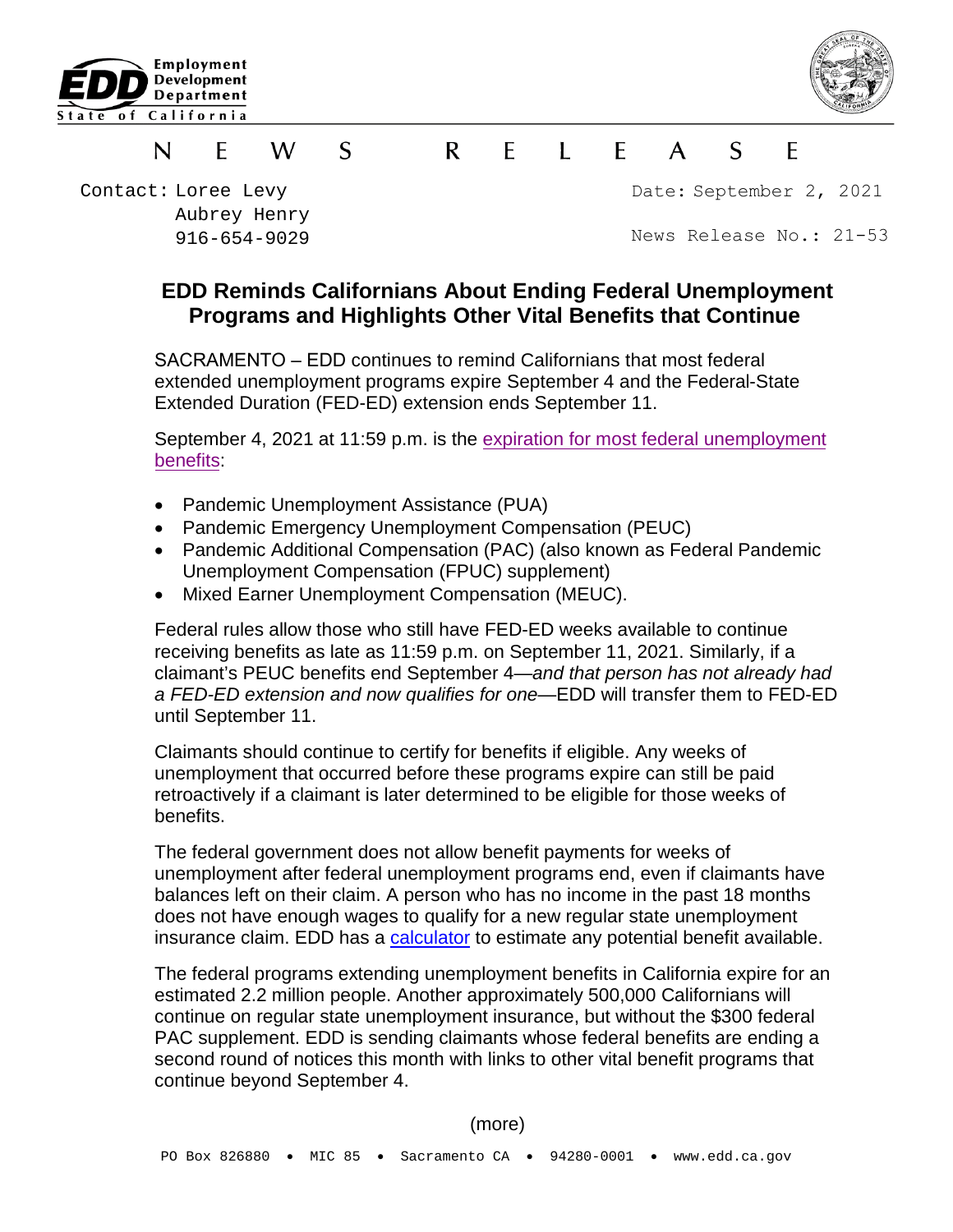EDD News Release No.:  $21-53$  - 2 - September 2, 2021

## **Additional Public Benefit Programs**

While the federal programs extending unemployment benefits in California expire this month, the [American Rescue Plan](https://www.whitehouse.gov/american-rescue-plan/) and [California Comeback Plan](https://www.gov.ca.gov/wp-content/uploads/2021/05/Economic-Recovery-Package-Factsheet.pdf) substantially expanded other vital benefits that continue to help eligible California families. EDD is supporting a partnership, [#TogetherWeBenefit,](https://edd.ca.gov/About_EDD/pdf/news-21-49.pdf) with other state agencies and departments and county and community organizations to actively raise awareness about these other benefit programs:

- Over \$234 per person per month for food via CalFresh [\(GetCalFresh.org](https://www.getcalfresh.org/?source=cdss) or by phone at 1-877-847-3663), whether a person is working or not.
- Money for rent and utilities—including 100 percent rent and utilities—via Housing is Key [\(HousingIsKey.com](https://housing.ca.gov/) or by phone at 1-833-430-2122).
- Free or low-cost health insurance through Covered California or Medi-Cal [\(CoveredCA.com](https://www.coveredca.com/) or by phone at 1-800-300-1506). Californians who received unemployment insurance in 2021 may be eligible for Covered California's best coverage for \$1 per month. *Individuals already enrolled in Medi-Cal or a Covered California health plan should report any loss of unemployment benefits to Covered California because this will lower health coverage costs.*
- Cash aid for families with children (CalWORKs) through county human services agencies at [BenefitsCal.org](https://benefitscal.org/) (where people can also apply for food assistance [CalFresh], and free health coverage [Medi-Cal]).
- [Golden State Stimulus](https://www.ftb.ca.gov/about-ftb/newsroom/golden-state-stimulus/help.html) payments for millions of qualified residents who file taxes, even if not required. (By phone at 1-800-845-6500). Filing taxes may also qualify you for the child tax credit under the [American Rescue Plan.](https://www.whitehouse.gov/child-tax-credit/)

This summer, EDD posted links to these vital benefit programs on UI Online—the unemployment insurance online portal. The referral links through UI Online boosted food aid applications to CalFresh by over 125,000 applications and represented nearly 20 percent of all applications, highlighting the value of crossagency collaboration.

A video with information about these benefit programs is [posted on YouTube.](https://www.youtube.com/watch?v=3MOwcMGFVaA&t=4s) Fact sheets with information about how to apply for these programs are available on the EDD Federal Provisions for Unemployment [webpage](https://edd.ca.gov/about_edd/coronavirus-2019/cares-act.htm) in [Armenian,](https://edd.ca.gov/about_edd/pdf/unemployment-benefits-end-armenian.pdf) [English,](https://edd.ca.gov/about_edd/pdf/unemployment-benefits-end.pdf) [Korean,](https://edd.ca.gov/about_edd/pdf/unemployment-benefits-end-korean.pdf) [Simplified Chinese,](https://edd.ca.gov/about_edd/pdf/unemployment-benefits-end-chinese-simplified.pdf) [Spanish,](https://edd.ca.gov/about_edd/pdf/unemployment-benefits-end-es.pdf) [Tagalog,](https://edd.ca.gov/about_edd/pdf/unemployment-benefits-end-tagalog.pdf) [Traditional Chinese,](https://edd.ca.gov/about_edd/pdf/unemployment-benefits-end-chinese-traditional.pdf) and [Vietnamese.](https://edd.ca.gov/about_edd/pdf/unemployment-benefits-end-vietnamese.pdf)

EDD provides resources to help people find jobs and job training at the [Job](https://edd.ca.gov/unemployment/return-to-work.htm)  [Seekers: Returning to Work webpage.](https://edd.ca.gov/unemployment/return-to-work.htm) This includes [CalJOBS,](https://edd.ca.gov/jobs_and_training/Caljobs.htm) one of California's largest job boards with more than a million job postings from over 30,000 employers. Fact sheets with additional information are available in [Armenian,](https://edd.ca.gov/unemployment/pdf/returning-to-work-fact-sheet-armenian.pdf) [English,](https://edd.ca.gov/unemployment/pdf/returning-to-work-fact-sheet.pdf) [Korean,](https://edd.ca.gov/unemployment/pdf/returning-to-work-fact-sheet-korean.pdf) [Simplified Chinese,](https://edd.ca.gov/unemployment/pdf/returning-to-work-fact-sheet-chinese-simplified.pdf) [Spanish,](https://edd.ca.gov/unemployment/pdf/returning-to-work-fact-sheet-es.pdf) [Tagalog,](https://edd.ca.gov/unemployment/pdf/returning-to-work-fact-sheet-tagalog.pdf) [Traditional Chinese,](https://edd.ca.gov/unemployment/pdf/returning-to-work-fact-sheet-chinese-traditional.pdf) and [Vietnamese.](https://edd.ca.gov/unemployment/pdf/returning-to-work-fact-sheet-vietnamese.pdf) Californians can also access services at the [states jobs centers.](https://edd.ca.gov/office_locator/)

(more)